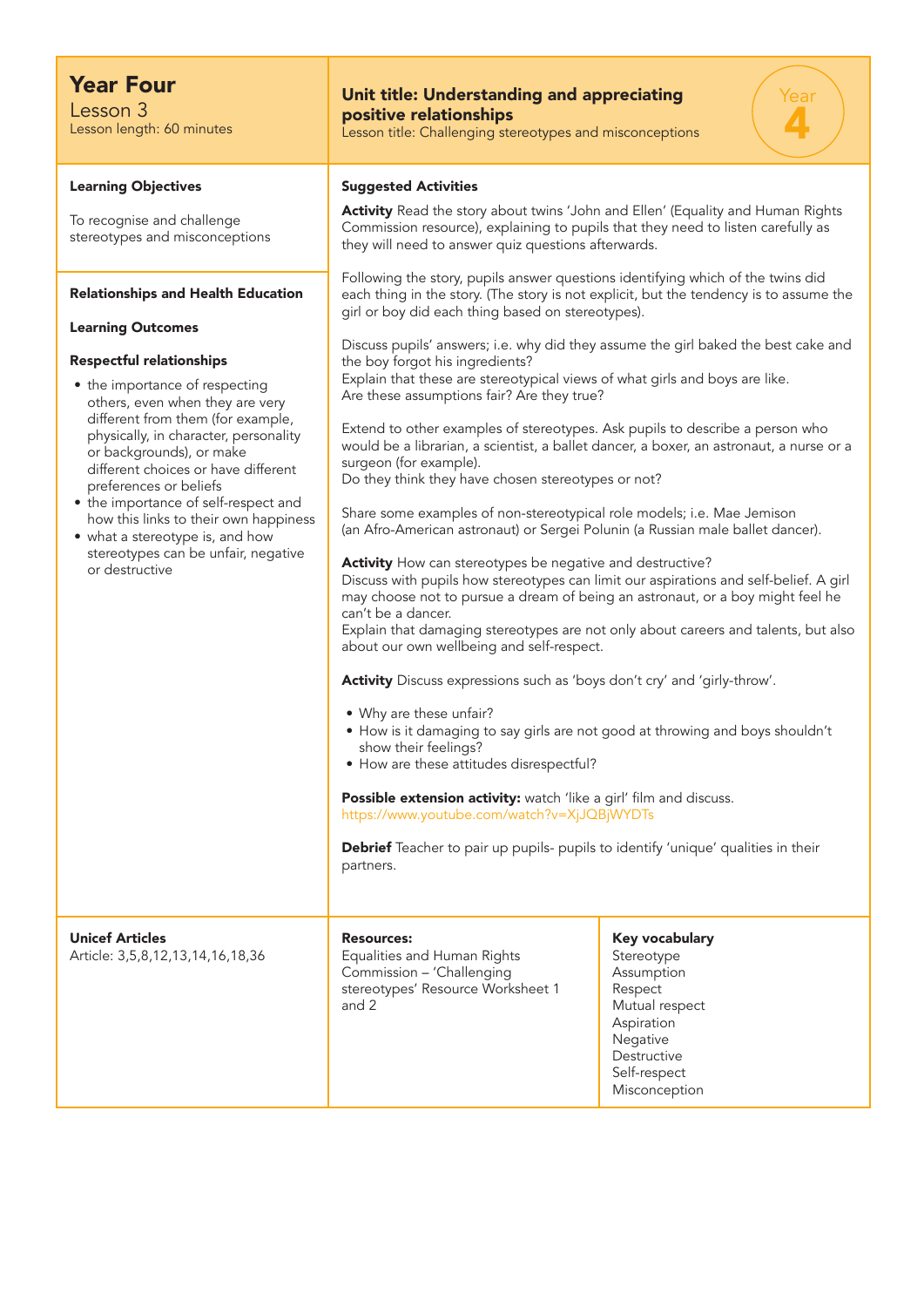

John and Ellen are twins. They are 16 years old. This is a story about their lives on a normal school day.

One twin gets up early at six in the morning, leaves the bed unmade and goes off to do a paper round. The other twin stays in bed until their dad knocks on the door at seven, gets up, makes the bed and goes down to the kitchen.

By this time, the twin that has done the paper round has come back to the house and the family has breakfast together. One twin makes their own toast and gets their own cereal. The other twin waits for the toast to be made by their dad.

The first lesson of the day is Maths with Mrs Brown. There is a Maths test today. One twin does really well on the test and the other makes a lot of mistakes.

The second lesson of the day is PE. Mr Edge lets pupils choose from three activities. One twin chooses football and the other twin chooses gymnastics.

During lunch break one twin goes out to the playing field to sunbathe and talk to friends. The other twin goes to the IT room and plays computer games.

After lunch, the twins have a cookery lesson. One twin bakes a really good cake, which the teacher says is the best in the class, and the other twin doesn't cook anything because they've left their ingredients at home.

It's afternoon break next. Both twins go to the toilet. One twin checks their reflection in the mirror and brushes their hair. The other twin doesn't look in the mirror at all and goes straight out to find their friends.

After dinner with their parents, one twin goes upstairs straight away to do their homework and the other twin watches TV for an hour or so. Before bed, one twin kisses their mum and dad good night, and the other shouts 'good night' down the stairs.